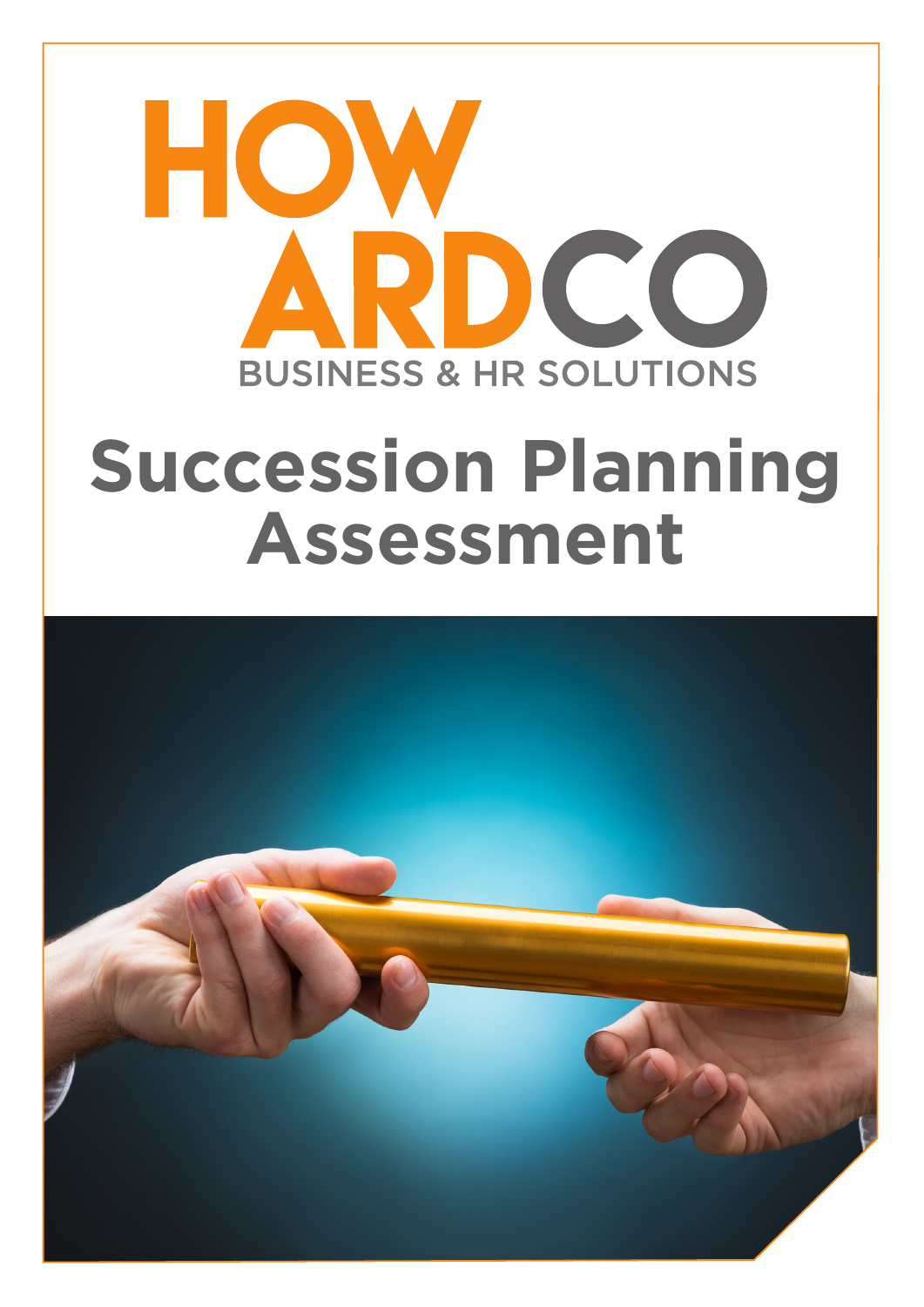

## **DO YOU HAVE A PIPELINE OF LEADERS WHO CAN GROW YOUR COMPANY AND INCREASE THE MARKET VALUE OF YOUR BUSINESS OR WILL YOU BE STUCK IN THE MIDDLE? TAKE THIS FREE ASSESSMENT AND FIND OUT.**

Simply check the appropriate box based on how well you agree or disagree with the statements below.\*

| <b>Statement</b>                                                                                                                            | <b>Yes</b> | $So-so$ | <b>No</b> |
|---------------------------------------------------------------------------------------------------------------------------------------------|------------|---------|-----------|
| We use strategic planning to define the roles and talents we need in the near,<br>medium, and longer term.                                  |            |         |           |
| We have a clear organisational chart showing how the organisation will<br>evolve over time and through various market changes.              |            |         |           |
| All of our employees have clear roles, responsibilities, and key performance<br>metrics.                                                    |            |         |           |
| We have mapped out our key processes so that they are not located inside a<br>key employee's head or dependent on any key employee.         |            |         |           |
| We have clear career paths mapped out for each role in the company.                                                                         |            |         |           |
| We have a best practice professional development process to assure that all<br>employees have the opportunity to move up to the next level. |            |         |           |
| Our reward systems are structured to retain top talent. For instance, we don't<br>lose key employees to competitors who offer a raise.      |            |         |           |
| Our managers are rewarded for developing leaders under them.                                                                                |            |         |           |
| For us, succession planning is an ongoing process baked into the fabric and<br>culture of the organisation.                                 |            |         |           |
| We have a strong performance management system that helps us identify<br>high potential employees as well as weed out poor performers.      |            |         |           |

0417 594 760 warren@howardco.com.au 1 Eddys Gve, Bentleigh, VIC 3204 howardco.com.au